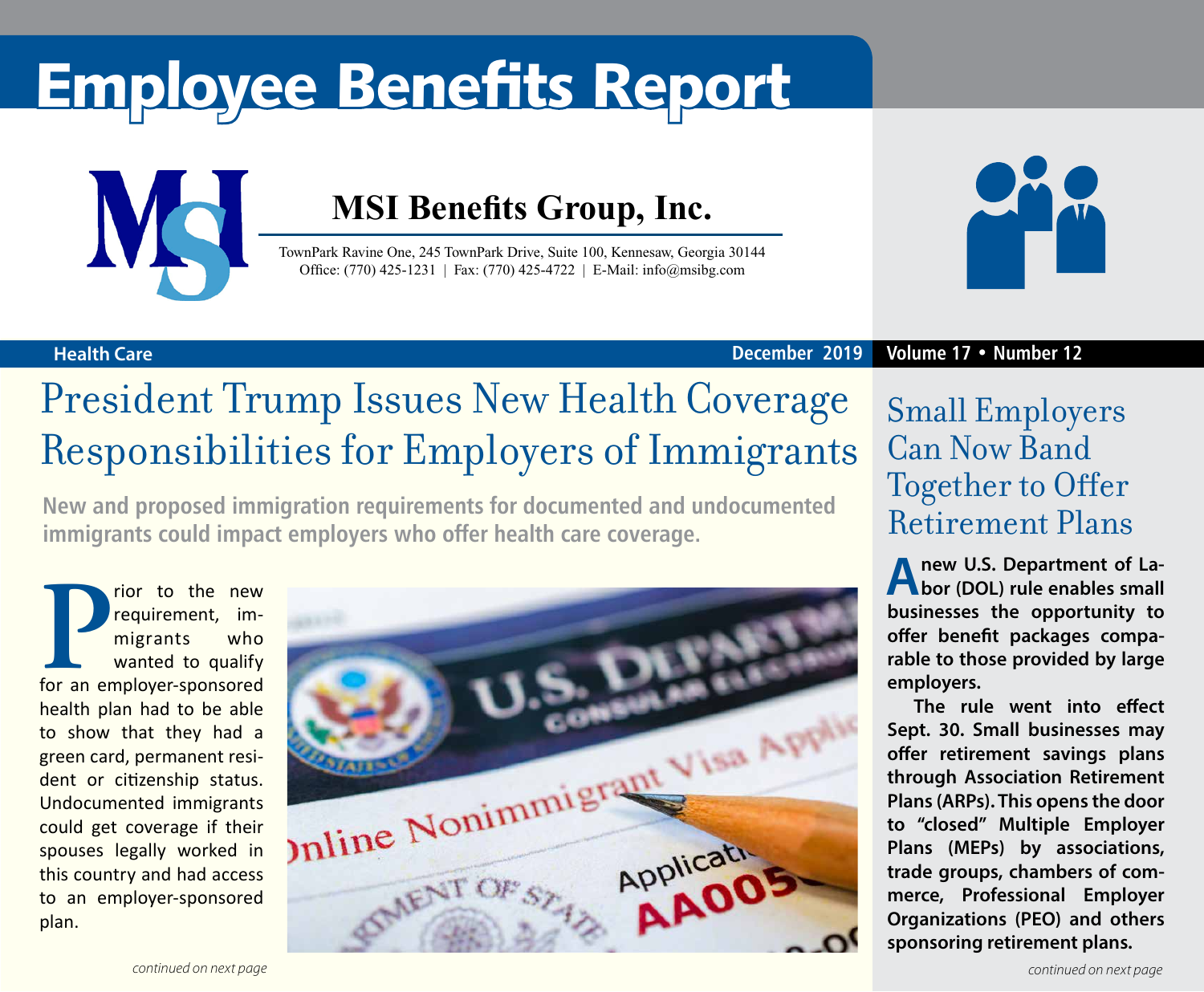#### **New Requirements**

All refugees, asylum seekers or people on temporary visitor visas now must prove they can obtain health insurance before they receive a visa. Visa applicants will have to demonstrate that they will be covered by an approved health insurance plan within 30 days of entering the United States or they will have to prove that they have the financial means to "pay for reasonably foreseeable medical costs."

The new requirement was put into effect on Nov. 3 and is part of a presidential proclamation on immigrants and health care, issued by President Trump on Oct. 4.

The requirement is grounded in the U.S. immigration law's "public charge" doctrine. A public charge is someone who receives certain public benefits. Under Section 212(a)(4) of the Immigration and Nationality Act (INA), an individual seeking admission to the United States or seeking to adjust their status to permanent resident (obtaining a green card) must not be (or likely to be) a public charge at the time they apply.

If you hire an employee who is in the process of obtaining a visa, you will need to ensure they comply. They will not be in compliance if they purchase a plan using subsidies through the Affordable Care Act (ACA) Health Insurance Marketplace or Exchanges; or through the Children's Health Insurance Program ("CHIP") for dependents. However, employer-provided coverage, individually purchased plans, and catastrophic or shortterm limited-duration plans will count.

As an employer, you are required to provide notices to employees about the availability of health insurance through the Marketplace and annually provide information about the availability of CHIP. You may want to consider adding information to these notices regarding the potential impact on their immigration status by accepting either of these benefits.

Another option is to upgrade your health benefits, particularly for dependents, so your non-U.S. citizen employees will not be tempted to use Marketplace or CHIP coverage.

#### **Proposed Regulations**

Recently, a draft of proposed Department of Homeland Security ("DHS") regulations was leaked. If the draft is approved, it would modify the public charge rules several ways:

- 1 *Any* dependence on public benefits would be an issue (the previous rule allowed not more than 50 percent public benefits).
- 2 Adding benefits would place the recipient on the public benefits list.
- **3** Assistance received by a non-US citizen for the benefit of dependents, even US citizen dependents, would be considered in the public charge.

If these regulations are approved, employers could find more non-US citizen employees asking to transfer from the Marketplace, CHIP or Medicaid to their employer's health plan. This may not be possible because employees only can make changes in plan elections dur-

**Associations of employers in a city, county, state, or a multi-state metropolitan area; or in a particular industry nationwide can now offer ARPs.**

**A MEP is a group retirement plan operated by two or more unrelated employers. A closed MEP is a recognized arrangement sponsored by a group or association, while an open MEP is not recognized or sponsored by a bona-fide group or association. A PEO is a human-resource company that contractually assumes certain employment responsibilities for its employer clients.**

**The DOL released the rule in response to President Donald Trump's Executive Order 138547, "Strengthening Retirement Security in America."**

**The DOL estimates that as many as approximately 38 million private-sector employees in the United States do not have access to a retirement savings plan through their employers.**

ing open enrollment or when certain changes occur. The proposed rules would not count as a change in status.

#### **The Future**

Almost half of Americans have health coverage through their employer, according to the Kaiser Foundation. Also almost half of the 10.5 million undocumented immigrants in 2017 did not have health coverage, according to the Pew Research Center. Many of the immigrants who are employed work in low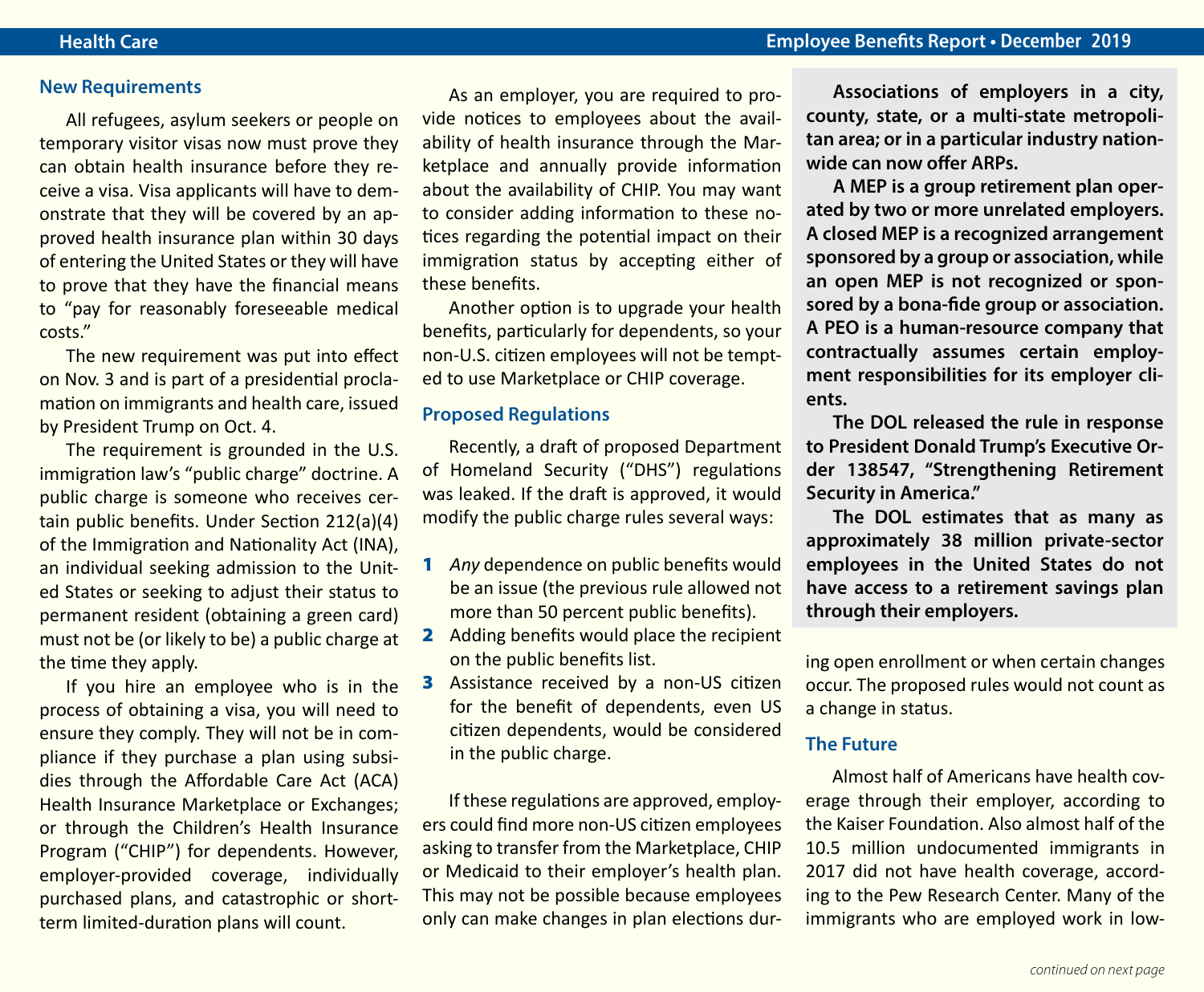wage jobs that do not provide employersponsored health benefits, or they cannot afford coverage.

People in the country illegally do have some options. Undocumented immigrants can obtain low-cost care through community health centers. Also, federal law requires hospitals to screen and stabilize any patient who seeks emergency care, with some costs covered by Medicaid. Six states and Washington, D.C. use state-only funds to provide Medicaid coverage for income-eligible children through age 18 regardless of immigration status. California recently expanded coverage to young adults through age 25. For a sliding-scale fee, illegal immigrants can receive primary care and prescription drugs at federally funded health care centers in 11,000 communities.

Many of the 2020 Democratic presidential candidates showed interest in expanding health care coverage for undocumented immigrants, although none has provided details of how it would be accomplished.

While some observers worry that free health coverage for illegal immigrants would be expensive and attract more immigrants, others say the expense of providing primary care would eventually pay off, because it would keep people from waiting until they were very sick to seek treatment. The Congressional Budget Office has not provided estimates on actual costs.

If you need help and advice regarding how immigration rules may affect your firm's health care program, please contact us.

# How Employers Can Avoid FMLA Pitfalls

**The FMLA has been law since 1993 but employers can still find the rules confusing.** 



The Family and Medical Leave Act's<br>
(FMLA) paid leave and leave stack-<br>
ing rules aren't new, but they can<br>
sometimes trip employers up.<br>
FMLA rules generally apply to employers (FMLA) paid leave and leave stacking rules aren't new, but they can sometimes trip employers up. who have 50 or more employees within a 75 mile radius, and only to employees who have been employed for 12 months and worked at least 1250 hours during the past year.

The FMLA allows employees to take 12 weeks of leave in a 12-month period for certain medical reasons. Employees also can use FMLA leave to take care of critically ill family members or for the birth or adoption of a child. Leave can be taken all at once, intermittently or on a reduced schedule. Special rules apply to service members with a serious injury or illness, or their family members caring for them.

FMLA leave generally is unpaid, although employers can require employees to run FMLA at the same time as other leaves. Running the leaves concurrently prevents "leave stacking" where employees use all of their unpaid and paid leaves to be away from the workforce for more than 12 weeks.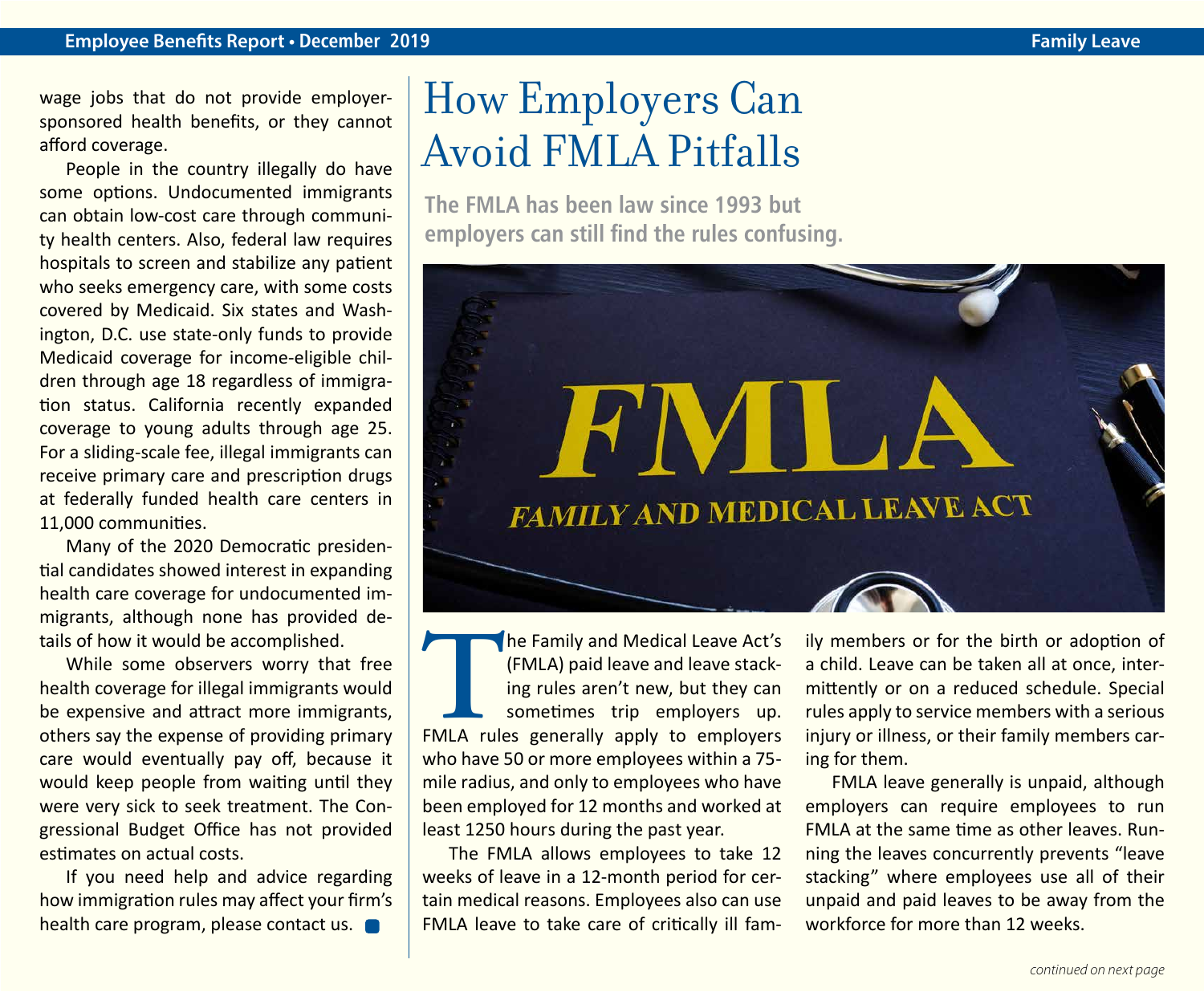#### **Paid Leave Exceptions**

Employers can require employees to use earned vacation, sick time or paid time off (PTO) time concurrently with FMLA leave. However, employers are not obligated to allow an employee to substitute paid sick leave for unpaid FMLA leave in order to care for a child with a serious health condition when the employer's normal sick leave rules only allow employees to take off work for their own illness.

There is an exception regarding paid leave. The Department of Labor (DOL) states that, "Leave taken under a disability leave plan or as a workers' compensation absence that also qualifies as FMLA leave due to the employee's own a serious health condition may be designated by the employer as FMLA leave and counted against the employee's FMLA leave entitlement. Because leave under a disability benefit plan or workers' compensation program is not unpaid, the provision for substitution of accrued paid leave does not apply."

However, the DOL adds that if state law permits it, employees can use accrued paid leave to supplement the paid plan benefits, such as in a case where a plan only provides replacement income for two-thirds of an employee's salary.

#### **Year-End Considerations**

If you track FMLA leave according to a calendar year, you might end up with a situation where an employee who is giving birth or adopting late in the year can take 12 weeks at the end of the year through Dec. 31 and then on or after Jan. 1 take off another 12 weeks for a total of 24 weeks in less than 12 months. Called leave stacking, it is allowed by federal regulations. Employers are not obligated to help employees maximize their leave duration, but they must provide employees with accurate and truthful information about FMLA.

If you want to avoid leave stacking, you can use a rolling FMLA year. This allows employers to review the previous 12 months and determine how much FMLA leave the employee has used and how much remains,

Employers are permitted by federal law to change their FMLA year to a rolling FMLA year if they give all employees at least 60 days' notice of the change. Any employee on FMLA at that time must be transitioned in a way that provides the employee with the full benefit of their leave.

State laws vary. For example, employers in Wisconsin must use the calendar year when determining FMLA leave. Please call us if you have any questions about FMLA.

### When is Indemnity Health Insurance an Acceptable Alternative to a Fully-Insured Plan?

**Here's a look at the advantages and disadvantages.**

any employers offer employees access to in-<br>demnity health insurance as a way to fill gaps in<br>their health coverage. Now, as heath care plan<br>costs increase, some employers who are priced<br>out of the cost of traditional majo demnity health insurance as a way to fill gaps in their health coverage. Now, as heath care plan costs increase, some employers who are priced out of the cost of traditional major medical coverage are turning to indemnity health insurance as a way to provide some type of health care coverage.

An indemnity health insurance plan often is referred to as a "fee for service" plan because it pays a set amount for services to health professionals and health facilities — but usually after a deductible is paid. The deductible is the amount an employee is required to pay for a service before policy benefits are provided.

Once the employee covers the deductible, the plan pays the remainder of health insurance costs up to the policy limit. Employees also might have to pay a co-insurance, which is a percentage of the remaining charges after the deductible is paid. Some indemnity health policies, though, set a maximum limit on how much an insured person must pay as co-insurance.

For example, if the provider's bill is \$800 and the employee has a \$200 deductible, the remaining \$600 would be paid by insurance less the co-insurance, which in addition to the deductible would be the employee's responsibility If the co-insurance is 20 percent, the employee would be required to pay \$120; a total of \$320.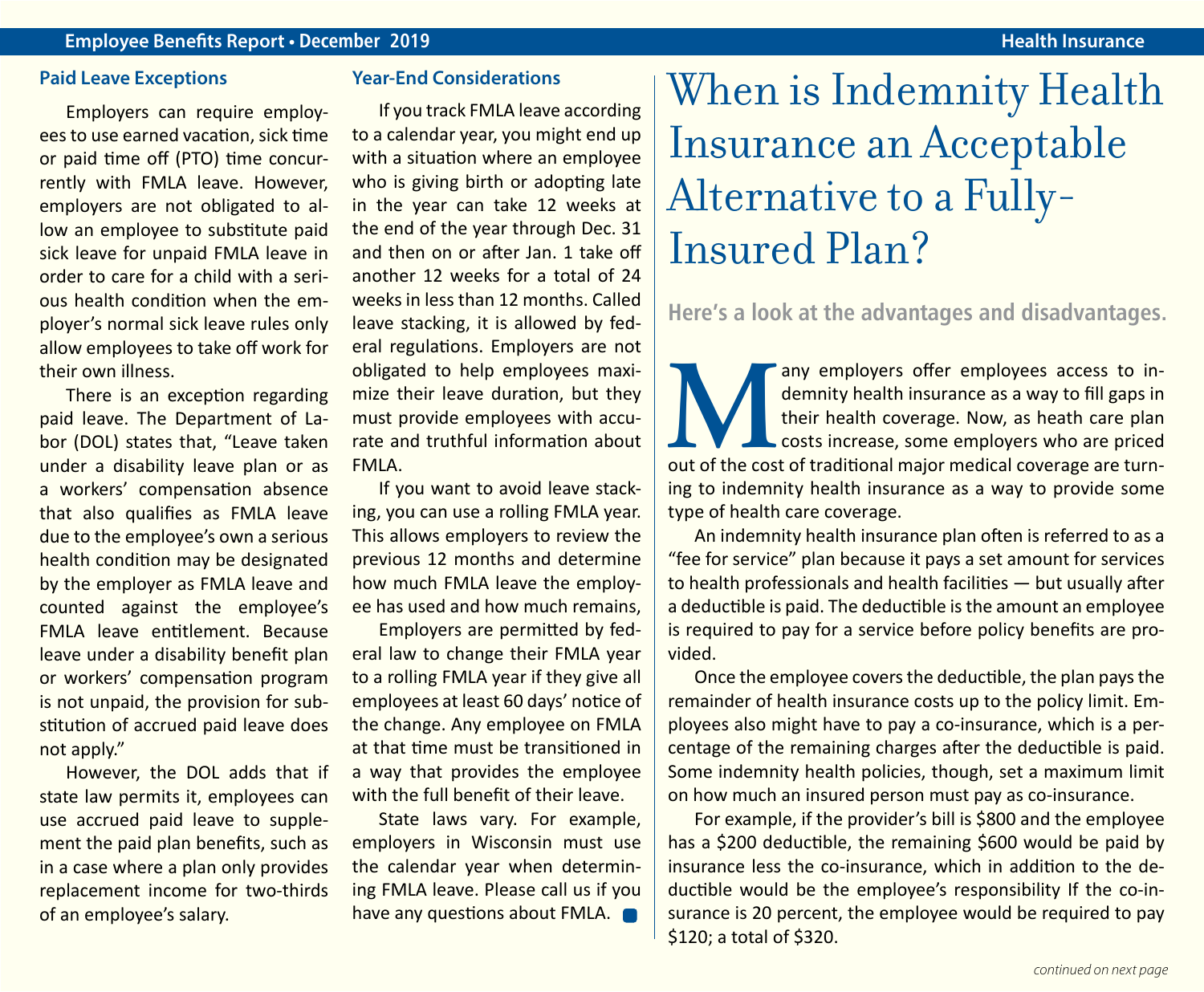#### **Advantages**

For employers who want to offer — or who are required by the Affordable Care Act to offer — coverage and cannot afford that coverage, indemnity insurance offers a lowcost alternative to traditional insurance premiums.

In addition, many indemnity plans allow insured members to choose any doctor, specialist or hospital willing to accept that reimbursement. Members do not have to choose a primary care doctor and they can choose any specialists they think they need without having to get a referral.

The ability to choose any provider is particularly helpful to members who want access to particular specialists who are not covered by Health Maintenance Organization (HMO)

or Preferred Provider Organization (PPOs) plans in their area.

#### **Disadvantages**

While employers and employees can save money on fixed indemnity health plan premiums, they may have significant out-of-pocket costs since the carrier will only pay a set amount for each covered service.

Some indemnity health insurance plans may not cover preventative services, such as annual exams and other routine office visits that are designed to prevent illnesses.

Also, many indemnity policies require that insured members pay the hospital or doctor's office costs up front when the service is received. The employee would then have to submit a claim and wait to receive reimbursement from the insurance company.

Indemnity health insurance may also not meet the requirements of the ACA, still leaving employers subject to ACA penalties.

With fixed indemnity plans, the burden of researching costs rests on insured members. With health care networks, the providers have agreed on certain reimbursements. But doctors and specialists who are not in a network are free to set their own costs — which might be higher than in-network costs.

If you are seeking low-cost plans for health coverage for your employees, work with a qualified broker to discuss different coverage options, including fee for service amounts; whether preventative services are included; and which services count towards your deductible.